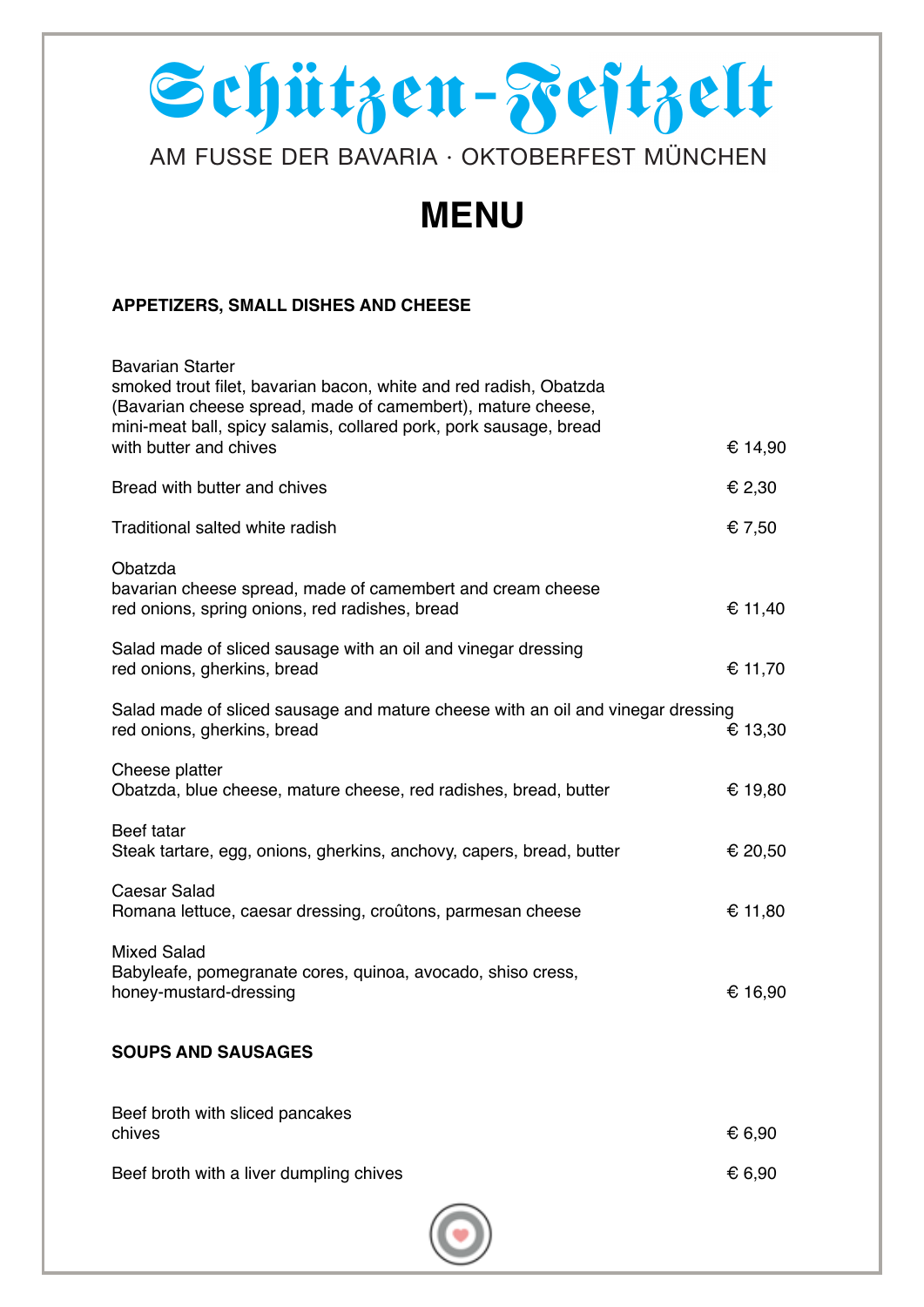| Spicy goulash soup<br>paprikas, potatoes, bread roll                                                         |             | € 9,60  |
|--------------------------------------------------------------------------------------------------------------|-------------|---------|
| 2 pair of roasted sausages -nuremberg style-<br>marjoram, sauerkraut                                         |             | € 10,50 |
| Roasted sausage -franconian style-<br>mustard flavored with herbs, potato salad                              |             | € 9,80  |
| Roasted red sausage<br>spicy sauce flavored with curry powder, bread roll                                    |             | € 8,40  |
| 2 white sausages -munich style- until 2 p.m.<br>bavarian pretzel, sweet mustard                              |             | € 7,80  |
| Roasted sausage with cheese inside<br>herbs-mustard, potato salad                                            |             | € 9,80  |
| <b>VEGAN AND VEGETARIAN</b>                                                                                  |             |         |
| Spaetzle and cheese<br>swabian pasta, mature cheese, fried onions, lettuce                                   |             | € 17,00 |
| Mushrooms in cream<br>porcini, white mushrooms, cream with herbs, bread dumpling                             |             | € 20,60 |
| Ravioli stuffed with beetroot and potatoes<br>pesto flavored with horseradish                                |             | € 15,40 |
| <b>Fried Vegetables</b><br>mushrooms, sweet pepper, zucchini, snow peas, bamboo shoots,<br>cocos-curry-sauce |             | € 17,90 |
| <b>SIDE DISHES</b>                                                                                           |             |         |
| Potato salad                                                                                                 |             | € 4,75  |
| White cabbage salad with bacon                                                                               |             | € 4,75  |
| Potato dumpling                                                                                              |             | € 4,75  |
| Stewed red cabbage with apple sauce                                                                          |             | € 4,75  |
| Cucumber salad with cream and dill                                                                           |             | € 4,75  |
| Other side dishes                                                                                            | per portion | € 4,75  |
|                                                                                                              |             |         |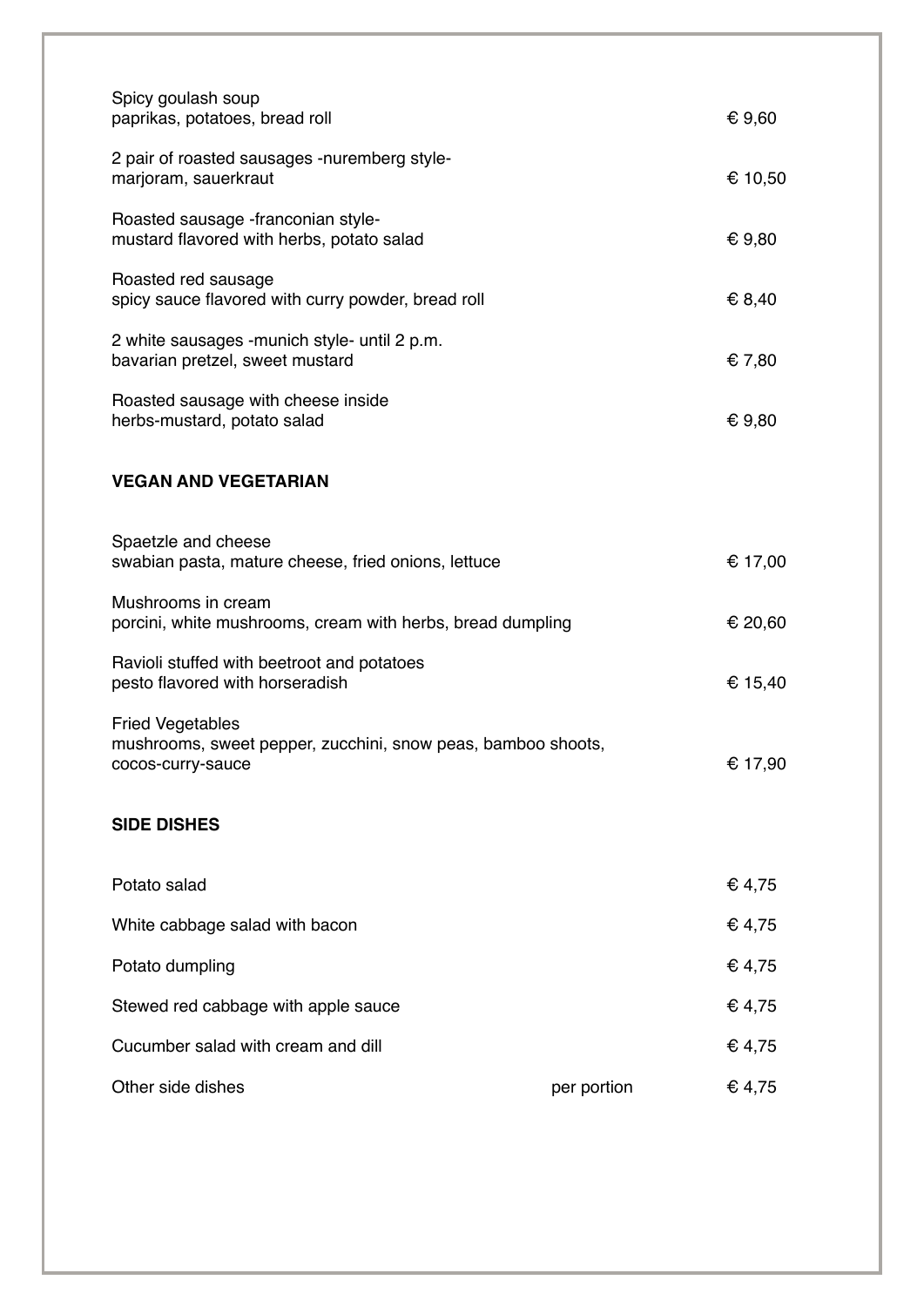### **LUNCHTIME OFFERS**

| from 11 a.m. to 3 p.m. while stocks last | every dish                                                                              | € 14,70 |
|------------------------------------------|-----------------------------------------------------------------------------------------|---------|
| Monday 23rd September 2019               | Goulash<br>beef chuck, pretzel dumplings                                                |         |
| Tuesday 24th September 2019              | Roast pork<br>gravy flavored with caraway, bread dumpling                               |         |
| Wednesday 25th September 2019            | Stewed cabbage stuffed with minced meat<br>sauce with bacon, mashed potatoes            |         |
| Thursday 26st September 2019             | Goulash<br>veal, cream, spaetzle, cucumber salad<br>with cream and dill                 |         |
| Monday 26st September 2019               | Breast of yeal<br>two different stuffings, gravy, potato salad                          |         |
| Tuesday 1st October 2019                 | Stuffed pepper<br>tomato sauce, brown rice                                              |         |
| Wednesday 2nd October 2019               | Roast of suckling pig<br>stewed white cabbage flavored with caraway,<br>potatoes, gravy |         |
| <b>LUNCHTIME MENU</b>                    |                                                                                         |         |

| Monday-Thursday (except 3.10.) from 12 noon to 3 p.m.<br>no changes possible                                               | € 16,90            |
|----------------------------------------------------------------------------------------------------------------------------|--------------------|
| $\star$ Beef broth with sliced pancakes, chives<br>$\star$ Portion roasted duck, bread dumpling<br>$\star$ Dallmayr coffee |                    |
| <b>OKTOBERFEST CLASSICS</b>                                                                                                |                    |
| 1/2 Wies'n chicken 1200g<br>roasted with butter and parsley<br>with potato salad                                           | € 11,90<br>€ 16,65 |
| Roast pork<br>crusts, potato dumpling                                                                                      | € 20,90            |
| Half pork knuckle<br>potato dumpling                                                                                       | € 21,70            |
| Bavarian platter<br>roasted duck, suckling pig roast, pork knuckle, white cabbage salad,<br>potato dumpling                | € 31,00            |